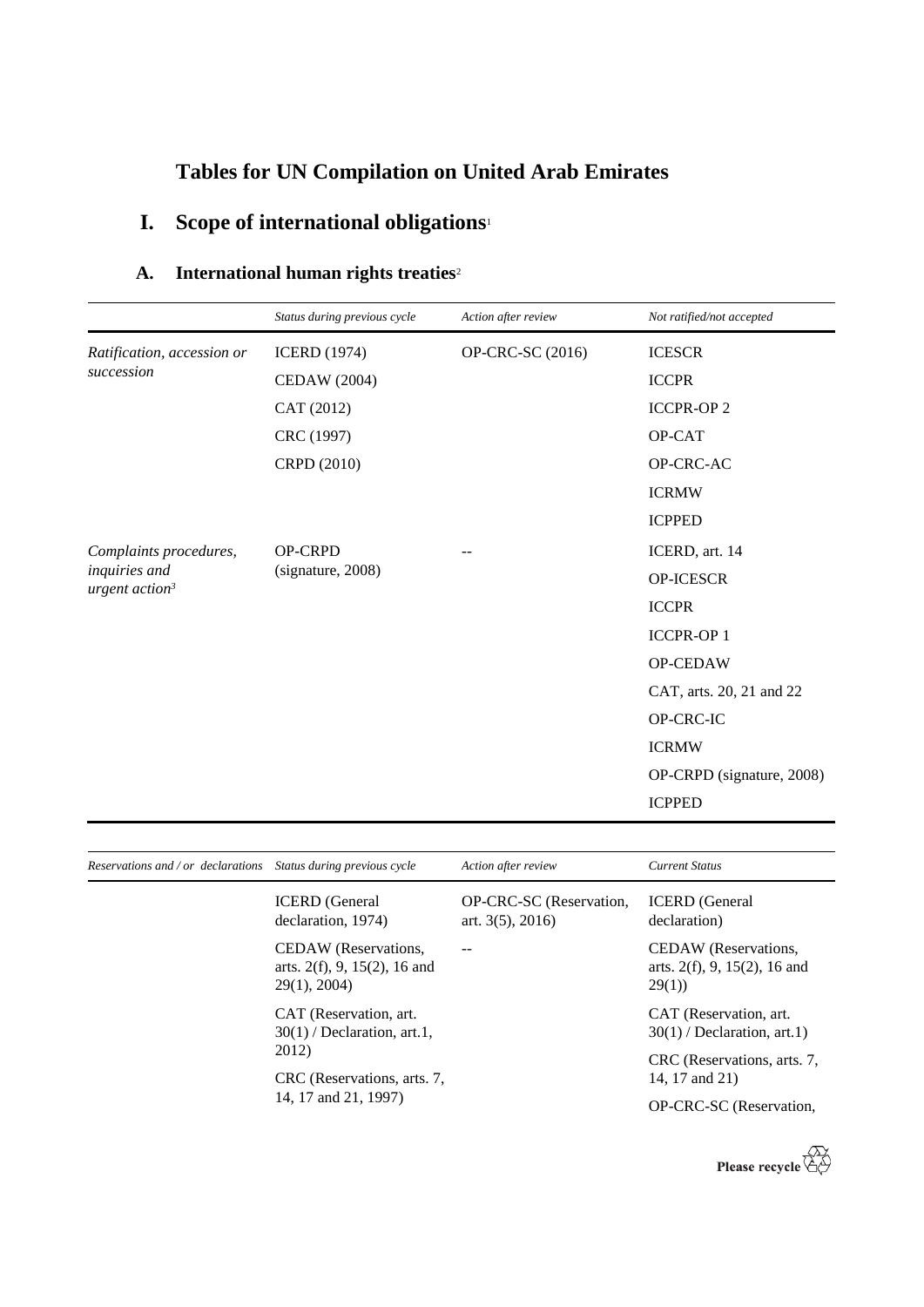|                                          | Status during previous cycle                                                                                                      | Action after review | Not ratified                                                                           |
|------------------------------------------|-----------------------------------------------------------------------------------------------------------------------------------|---------------------|----------------------------------------------------------------------------------------|
| Ratification, accession or<br>succession | Convention on the<br>Prevention and Punishment<br>of the Crime of Genocide                                                        |                     | Rome Statute of the<br><b>International Criminal Court</b>                             |
|                                          | Geneva Conventions of 12<br>August 1949 and Additional<br>Protocols thereto <sup>4</sup> except<br><b>Additional Protocol III</b> |                     | Additional Protocol III to<br>the Geneva Conventions of<br>12 August 1949 <sup>5</sup> |
|                                          |                                                                                                                                   |                     | Conventions on refugees<br>and stateless persons <sup>6</sup>                          |
|                                          | Palermo Protocol <sup>7</sup>                                                                                                     |                     |                                                                                        |
|                                          | <b>ILO</b> fundamental<br>Conventions <sup>8</sup> except Nos.<br>87 and 98                                                       |                     | <b>ILO Conventions Nos. 87</b><br>and 98 <sup>9</sup>                                  |
|                                          |                                                                                                                                   |                     | <b>ILO Conventions Nos. 169</b><br>and 189 <sup>10</sup>                               |
|                                          |                                                                                                                                   |                     | Convention against<br>Discrimination in Education                                      |

#### **B. Other main relevant international instruments**

## **II. Cooperation with human rights mechanisms and bodies**

### **A. Cooperation with treaty bodies**<sup>11</sup>

| <b>Reporting status</b> |                                                        |                                                  |                                   |                                                                       |  |
|-------------------------|--------------------------------------------------------|--------------------------------------------------|-----------------------------------|-----------------------------------------------------------------------|--|
| Treaty body             | Concluding observations<br>included in previous review | Latest report submitted<br>since previous review | Latest concluding<br>observations | Reporting status                                                      |  |
| <b>CERD</b>             | August 2009                                            | 2016                                             | August 2017                       | Twenty-second and<br>twenty-third reports<br>due in $2021$            |  |
| <b>CEDAW</b>            | January 2010                                           | 2014                                             | November 2015                     | Fourth report due in<br>2019                                          |  |
| <b>CAT</b>              |                                                        | --                                               |                                   | Initial report overdue<br>since $2013$                                |  |
| <b>CRC</b>              |                                                        | 2012                                             | October 2015                      | Third to fifth reports<br>due in 2020. Initial<br>report to OP-CRC-SC |  |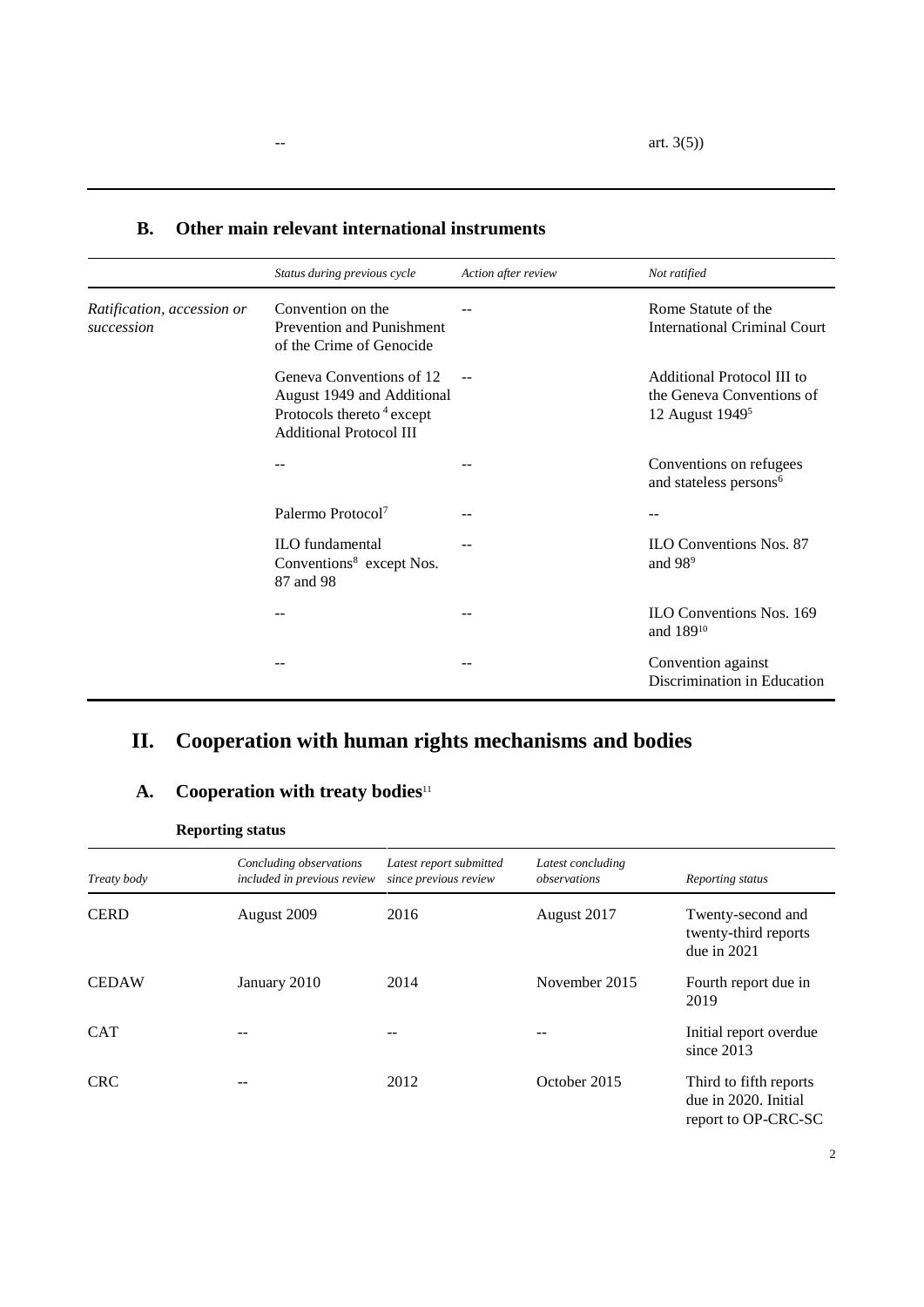due in 2018

CRPD -- 2013 August 2016 Second and third reports due in 2020

| Treaty body  | Due in | Subject matter                                                                                                                                      | Submitted                    |
|--------------|--------|-----------------------------------------------------------------------------------------------------------------------------------------------------|------------------------------|
| <b>CERD</b>  | 2018   | Protection of foreign<br>domestic workers; and<br>situation of Bidoon<br>$(stateless persons)^{12}$                                                 |                              |
| <b>CEDAW</b> | 2012   | Violence against women;<br>and trafficking and<br>exploitation of<br>prostitution. <sup>13</sup>                                                    | Reminders sent <sup>15</sup> |
|              | 2017   | Nationality and women<br>migrant domestic workers. <sup>14</sup>                                                                                    |                              |
| <b>CRPD</b>  | 2017   | Freedom from torture and<br>cruel, inhuman or degrading<br>treatment or punishment;<br>and national implementation<br>and monitoring. <sup>16</sup> |                              |

#### **Responses to specific follow-up requests from concluding observations**

### **B. Cooperation with special procedures**<sup>17</sup>

|                               | Status during previous cycle        | Current status                                                                                                                                                                   |
|-------------------------------|-------------------------------------|----------------------------------------------------------------------------------------------------------------------------------------------------------------------------------|
| Standing invitations          | N <sub>0</sub>                      | No                                                                                                                                                                               |
| Visits undertaken             | Racism                              | Independence of judges and lawyers                                                                                                                                               |
|                               | Sale of children                    |                                                                                                                                                                                  |
|                               | Trafficking                         |                                                                                                                                                                                  |
| Visits agreed to in principle |                                     | --                                                                                                                                                                               |
| <i>Visits requested</i>       | Education<br>Human rights defenders | <b>Business and transnational</b><br>corporations<br><b>Torture</b><br>Terrorism<br>Freedom of opinion and expression<br>Slavery<br><b>Disappearances</b><br>Arbitrary detention |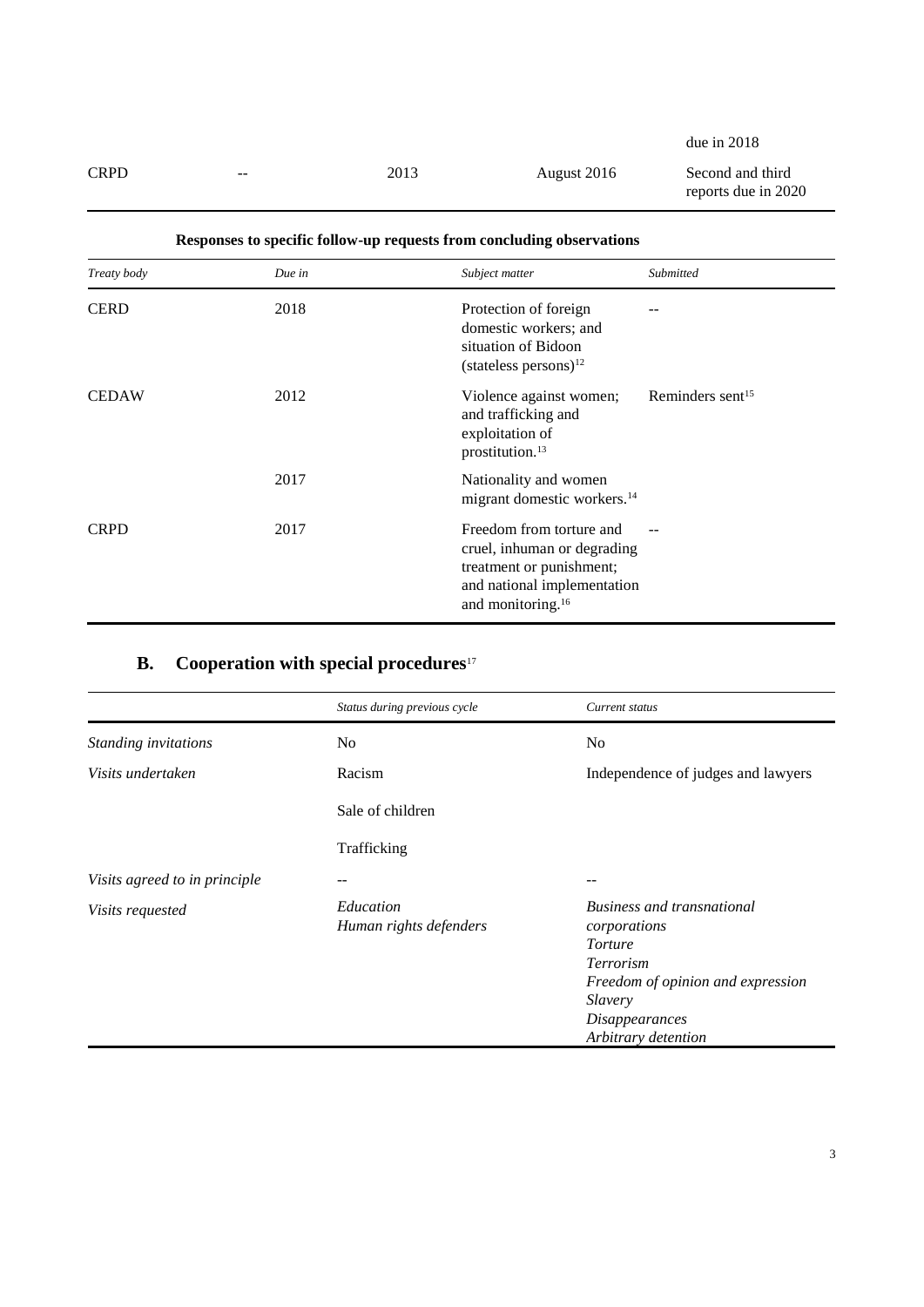*Responses to letters of allegation and urgent appeal* During the period under review, 24 communications were sent. The Government replied to 16 communications

#### **C. Status of national human rights institutions**<sup>18</sup>

| National human rights institution | Status during previous cycle | Status during present cycle <sup>19</sup> |
|-----------------------------------|------------------------------|-------------------------------------------|
| N/A                               | N/A                          | N/A                                       |

*Notes*

- $1$  Unless indicated otherwise, the status of ratification of instruments listed in the table may be found on the official website of the United Nations Treaty Collection database, Office of Legal Affairs of the United Nations Secretariat, http://treaties.un.org/. Please also refer to the United Nations compilation on United Arab Emirates from the previous cycle (A/HRC/WG.6/15/ARE/2).
- <sup>2</sup> The following abbreviations have been used in the universal periodic review document:

|              |                  | following aboleviations have been used in the universal perfoule fevrew document. |
|--------------|------------------|-----------------------------------------------------------------------------------|
| <b>ICERD</b> |                  | International Convention on the Elimination of All Forms of                       |
|              |                  | Racial Discrimination                                                             |
|              | <b>ICESCR</b>    | International Covenant on Economic, Social and Cultural                           |
|              |                  | Rights                                                                            |
|              | <b>OP-ICESCR</b> | Optional Protocol to ICESCR                                                       |
|              | <b>ICCPR</b>     | International Covenant on Civil and Political Rights                              |
|              | <b>ICCPR-OP1</b> | <b>Optional Protocol to ICCPR</b>                                                 |
|              | <b>ICCPR-OP2</b> | Second Optional Protocol to ICCPR, aiming at the abolition of                     |
|              |                  | the death penalty                                                                 |
|              | <b>CEDAW</b>     | Convention on the Elimination of All Forms of Discrimination                      |
|              |                  | against Women                                                                     |
|              | <b>OP-CEDAW</b>  | Optional Protocol to CEDAW                                                        |
|              | <b>CAT</b>       | Convention against Torture and Other Cruel, Inhuman or                            |
|              |                  | Degrading Treatment or Punishment                                                 |
|              | OP-CAT           | Optional Protocol to CAT                                                          |
|              | <b>CRC</b>       | Convention on the Rights of the Child                                             |
|              | OP-CRC-AC        | Optional Protocol to CRC on the involvement of children in                        |
|              |                  | armed conflict                                                                    |
|              | OP-CRC-SC        | Optional Protocol to CRC on the sale of children, child                           |
|              |                  | prostitution and child pornography                                                |
|              | OP-CRC-IC        | Optional Protocol to CRC on a communications procedure                            |
|              | <b>ICRMW</b>     | International Convention on the Protection of the Rights of All                   |
|              |                  | Migrant Workers and Members of Their Families                                     |
|              | <b>CRPD</b>      | Convention on the Rights of Persons with Disabilities                             |
|              | <b>OP-CRPD</b>   | <b>Optional Protocol to CRPD</b>                                                  |
|              | <b>ICPPED</b>    | International Convention for the Protection of All Persons                        |
|              |                  | from Enforced Disappearance.                                                      |
|              |                  |                                                                                   |

3 Individual complaints: ICCPR-OP 1, art. 1; OP-CEDAW, art. 1; OP-CRPD, art. 1; OP-ICESCR, art. 1; OP-CRC-IC, art. 5; ICERD, art. 14; CAT, art. 22; ICRMW, art. 77; and ICPPED, art. 31. Inquiry procedure: OP-CEDAW, art. 8; CAT, art. 20; ICPPED, art. 33; OP-CRPD, art. 6; OP-ICESCR, art. 11; and OP-CRC-IC, art. 13. Inter-State complaints: ICCPR, art. 41; ICRMW, art. 76; ICPPED, art.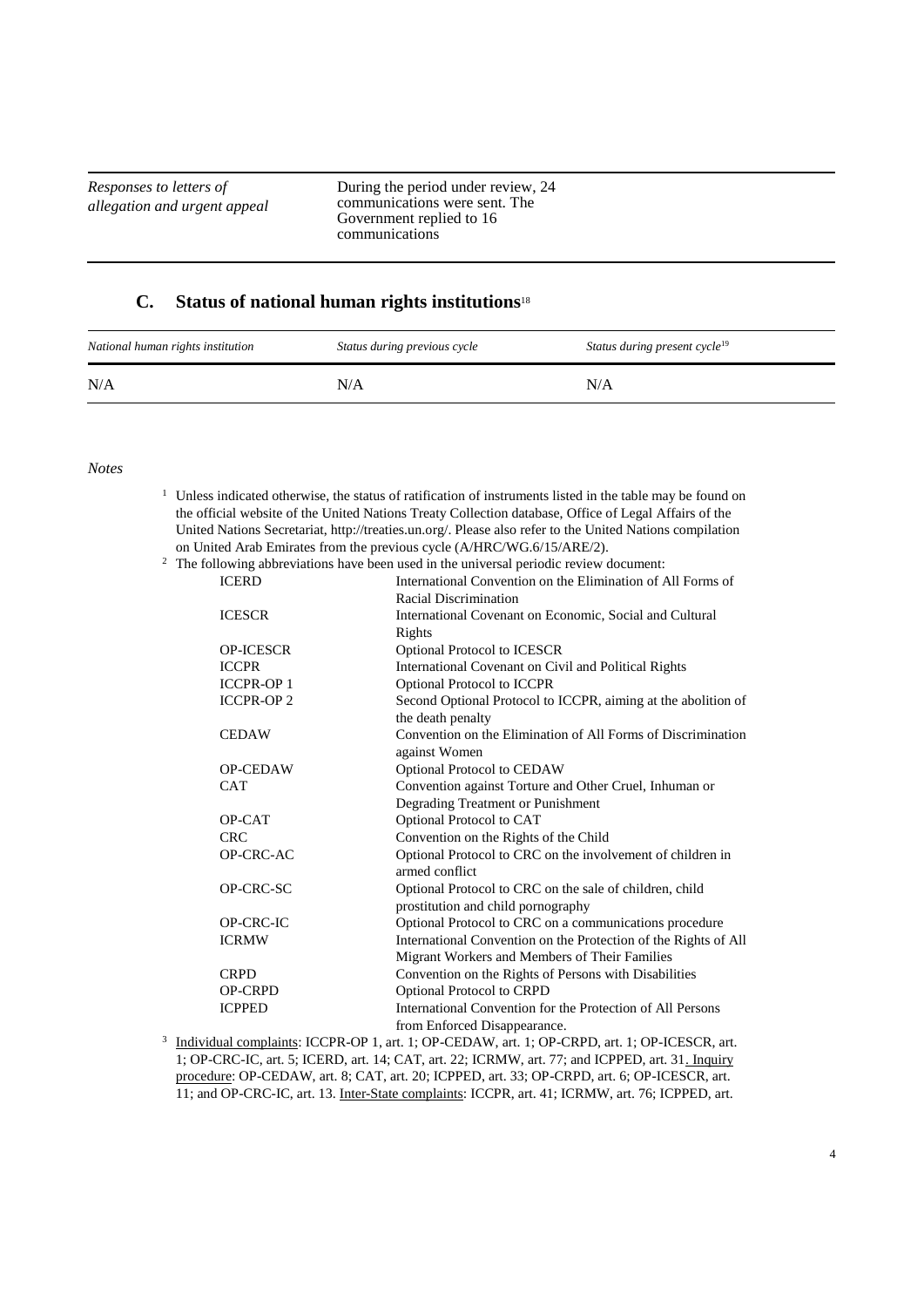32; CAT, art. 21; OP-ICESCR, art. 10; and OP-CRC-IC, art. 12. Urgent action: ICPPED, art. 30.

- <sup>4</sup> Geneva Convention for the Amelioration of the Condition of the Wounded and Sick in Armed Forces in the Field (First Convention); Geneva Convention for the Amelioration of the Condition of Wounded, Sick and Shipwrecked Members of Armed Forces at Sea (Second Convention); Geneva Convention relative to the Treatment of Prisoners of War (Third Convention); Geneva Convention relative to the Protection of Civilian Persons in Time of War (Fourth Convention); Protocol Additional to the Geneva Conventions of 12 August 1949, and relating to the Protection of Victims of International Armed Conflicts (Protocol I); Protocol Additional to the Geneva Conventions of 12 August 1949, and relating to the Protection of Victims of Non-International Armed Conflicts (Protocol II). For the official status of ratifications, see Federal Department of Foreign Affairs of Switzerland, at https://www.dfae.admin.ch/eda/fr/dfae/politique-exterieure/droit-internationalpublic/traites-internationaux/depositaire/protection-des-victimes-de-la-guerre.html
- <sup>5</sup> Protocol Additional to the Geneva Conventions of 12 August 1949, and relating to the Adoption of an Additional Distinctive Emblem (Protocol III).
- <sup>6</sup> 1951 Convention relating to the Status of Refugees and its 1967 Protocol; 1954 Convention relating to the Status of Stateless Persons; and 1961 Convention on the Reduction of Statelessness.
- <sup>7</sup> Protocol to Prevent, Suppress and Punish Trafficking in Persons, Especially Women and Children, supplementing the United Nations Convention against Transnational Organized Crime.
- 8 International Labour Organization Convention No. 29 concerning Forced or Compulsory Labour; Convention No. 105 concerning the Abolition of Forced Labour; Convention No. 100 concerning Equal Remuneration for Men and Women Workers for Work of Equal Value; Convention No. 111 concerning Discrimination in Respect of Employment and Occupation; Convention No. 138 concerning Minimum Age for Admission to Employment; Convention No. 182 concerning the Prohibition and Immediate Action for the Elimination of the Worst Forms of Child Labour.
- 9 International Labour Organization Convention No. 87 concerning Freedom of Association and Protection of the Right to Organise; Convention No. 98 concerning the Application of the Principles of the Right to Organise and to Bargain Collectively.
- <sup>10</sup> International Labour Organizations Convention No. 169 concerning Indigenous and Tribal Peoples; and Convention No. 189 concerning Domestic Workers Convention.
- $11$  The following abbreviations have been used in the present document:

| Committee on the Elimination of Discrimination against   |
|----------------------------------------------------------|
|                                                          |
|                                                          |
|                                                          |
| Committee on the Protection of the Rights of All Migrant |
|                                                          |
|                                                          |
|                                                          |
|                                                          |
|                                                          |

- <sup>12</sup> CERD/C/ARE/CO/18-21, para. 40.
- <sup>13</sup> CEDAW/C/ARE/CO/1, para. 57.
- <sup>14</sup> CEDAW/C/ARE/CO/2-3, para. 54.
- <sup>15</sup> Letters from CEDAW to the Permanent Mission of the United Arab Emirates to the United Nations Office and other international organizations in Geneva, dated 17 September 2012 and 20 March 2013, available from

http://tbinternet.ohchr.org/Treaties/CEDAW/Shared%20Documents/ARE/INT\_CEDAW\_FUL\_ARE \_13635\_E.pdf and

http://tbinternet.ohchr.org/Treaties/CEDAW/Shared%20Documents/ARE/INT\_CEDAW\_FUL\_ARE \_13636\_E.pdf (accessed on 3 October 2017).

<sup>16</sup> CRPD/C/ARE/CO/1, para. 64.

<sup>17</sup> For the titles of special procedure mandate holders see: https://spcommreports.ohchr.org/about/abbreviations